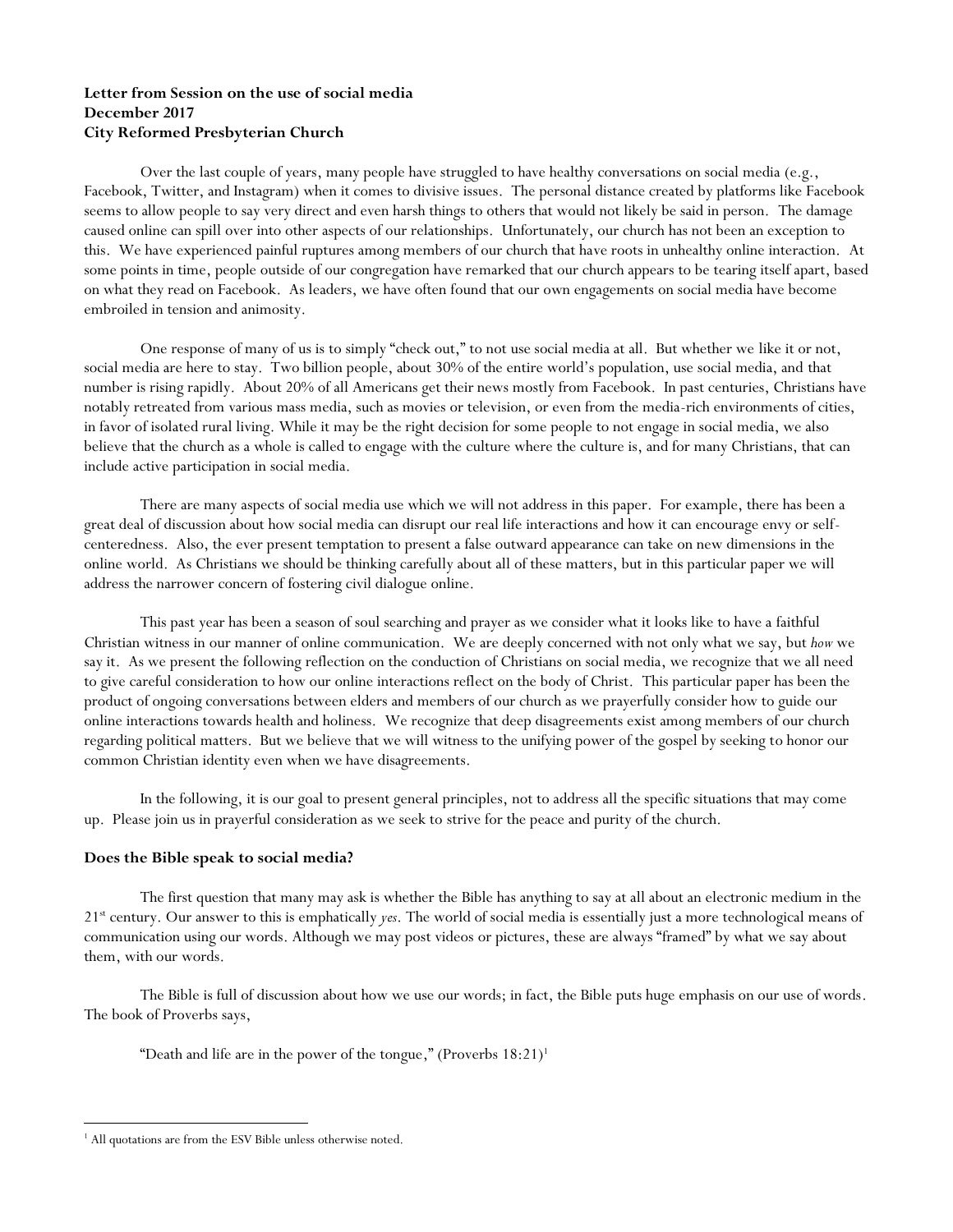and has dozens of verses on how we use our words (many of which we will review below). Two of the Ten Commandments deal exclusively with words: "You shall not take the Name of the Lord your God in vain"…"Do not bear false witness" (Exodus 20:7,16). When Isaiah confessed the sins of his people, the first thing he confessed was "unclean lips" (Isaiah 6:5). James says,

"The tongue is set among our members, staining the whole body, setting on fire the entire course of life." (James 3:6)

Jesus is even more stern:

"I tell you, on the day of judgment people will give account for every careless word they speak, for by your words you will be justified, and by your words you will be condemned."(Matthew 12:36-37)

The Bible takes our words seriously! Our words reveal our hearts: "Out of the abundance of the heart, the mouth speaks" (Matthew 12:34, Luke 6:45). Social media are intrinsically about words and communication. Therefore they come under the general teaching of the Bible on our words and speech.

In the US we tend to have an aggressive sense of freedom of speech, and social media are in many ways the "wild west" of free speech, where everyone has a sense of no rules. Christians, however, are used to the idea that we may have moral constraints we place on ourselves even in places where there are no legal restraints of the law. Paul says,

"For you were called to freedom, brothers. Only do not use your freedom as an opportunity for the flesh, but through love serve one another." (Galatians 5:13)

and Peter says,

"Live as people who are free, not using your freedom as a cover-up for evil, but living as servants of God." (1 Peter  $2:16$ )

Learning to use words properly is the hallmark of "wisdom" in the Bible, e.g.,

"There is one whose rash words are like sword thrusts, but the tongue of the wise brings healing." (Prov. 12:18)

It is part of the discipleship process of all Christians to grow in maturity in how they use their words. One who "thrusts his sword" rashly and randomly is not mature in Christ.

### **Principles of Christian Speech**

Given this overall framework for applying the Bible to our speech, the following are general principles with some specific applications to social media.

## **1. "Speaking the truth in love"**

As social media use exploded over the past decade, people have developed different patterns of use. Some people will use social media (like Facebook or Instagram) as a means of sharing photos or brief updates about their life. Others use it primarily to view what other people are doing. Many people share links to articles that they have read—a practice encouraged by most online news sites. Businesses increasingly try to leverage social media for their own advertising purposes. Even churches (such as City Reformed) have to think about how event information is shared on Facebook. Social media is also used to share and discuss important ideas. For example, our church has often posted blog content onto our Facebook account. All this goes to show that people can come to their engagements of social media with wildly differing expectations about what is happening. It is not always clear whether a particular interaction is public or private.

The broad range of information available on the internet allows for different groups people to form their opinions based on widely divergent sources of information. This can heighten our divides in an already polarized culture. Social media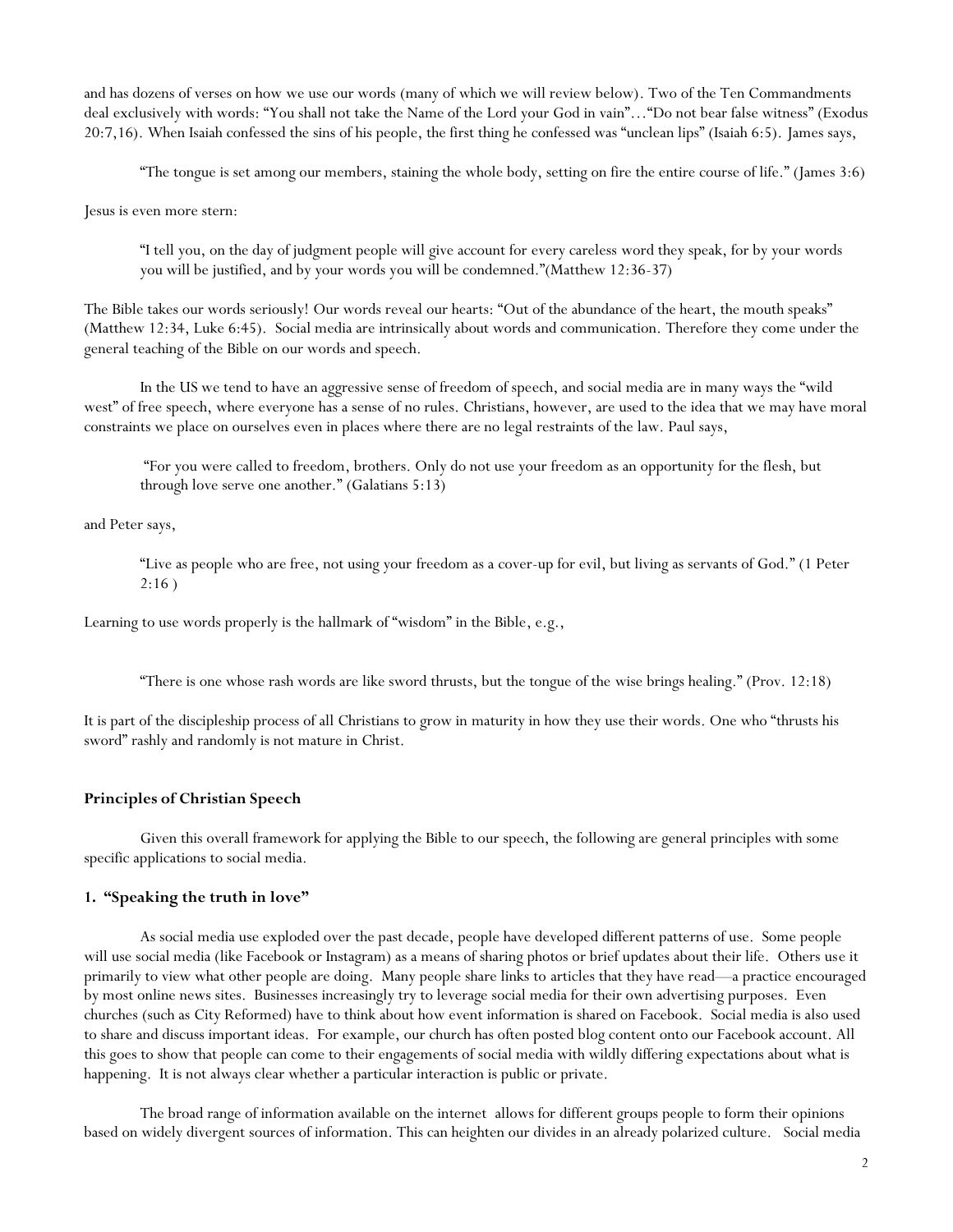also allows for rapid fire responses and relative anonymity. For example, we can find ourselves debating the friends of a friend—even someone that we have never met before—or arguing with a church member that we will sit next to in worship on Sunday. In such settings we may speak more bluntly than we would in person and not realize the effect of our words.

It has become evident that the social media world is a powerful tool for shaping public opinion. This is not bad in and of itself, but it can create an added sense of weightiness to online interactions. As Christians we have opportunities to promote important ideas online. Social media can be a powerful tool for expressing important ideas about our world and God's kingdom. But like all powerful tools the temptation for misuse can be great.

As Christians we ought to be foremost guided by the dual principles of *truth* and *love*:

"Speaking the truth in love, we are to grow up in every way into him who is the head, into Christ." (Ephesians 4:15)

As people of truth, we should take care to be certain that the things we write about and the pictures that we post are truthful. In varying degrees we will all make statements about what we believe about God and the world that we live in. Sometimes truth can be challenging, and disagreements are not necessarily signs that we have failed to be loving. But we should be reminded that our pursuit of truthfulness is always married to our commitment to love our neighbor. Another way of looking at this is found later in the same section of Ephesians. All of our language should be language that will build others up:

"Let no corrupting talk come out of your mouths, but only such as is good for building up, as fits the occasion, that it may give grace to those who hear." (Ephesians 4:29)

These are very broad parameters, and Christians will find many areas of disagreement within these bounds. It is not the desire of our church leaders to continually oversee the content of our online discussion. Instead we believe that God has given his Spirit to each person who is connected to Christ, and we are called to examine our own conscience in regard to our conduct. As we engage in social media, it is important questions to repeatedly ask ourselves: "Is this true," and "is it loving"?

#### **2. "Slow to speak"**

It is quite common to read things online that make us angry. Some anger can be a righteous response to sin and injustice. But it is also true that anger is a place in which Christians can be drawn into sin. Even though we can sense a lot at stake in online interactions, it is wise to proceed cautiously.

The Bible is full of statements of the wisdom of carefully considering what we say. As Proverbs 12:18, quoted above, says, "rash words are like sword thrusts." By contrast, there are many verses which tell us to be "slow," such as the following:

"Let every person be quick to hear, slow to speak, slow to anger." (James 1:19)

"Whoever is slow to anger has great understanding." (Prov. 14:29)

"Whoever is slow to anger is better than the mighty." (Prov. 16:32)

"The heart of the righteous ponders how to answer." (Prov. 15:28)

"Good sense makes one slow to anger." (Prov. 19:11)

"Do you see a man who is hasty in his words? There is more hope for a fool than for him." (Prov. 29:20)

Social media give us an unprecedented opportunity to react quickly to issues and the words of others. In many ways, the culture of the internet encourages quick responses, with things like snap polls and one-click "likes" and "shares." Christians need to create a culture of careful consideration.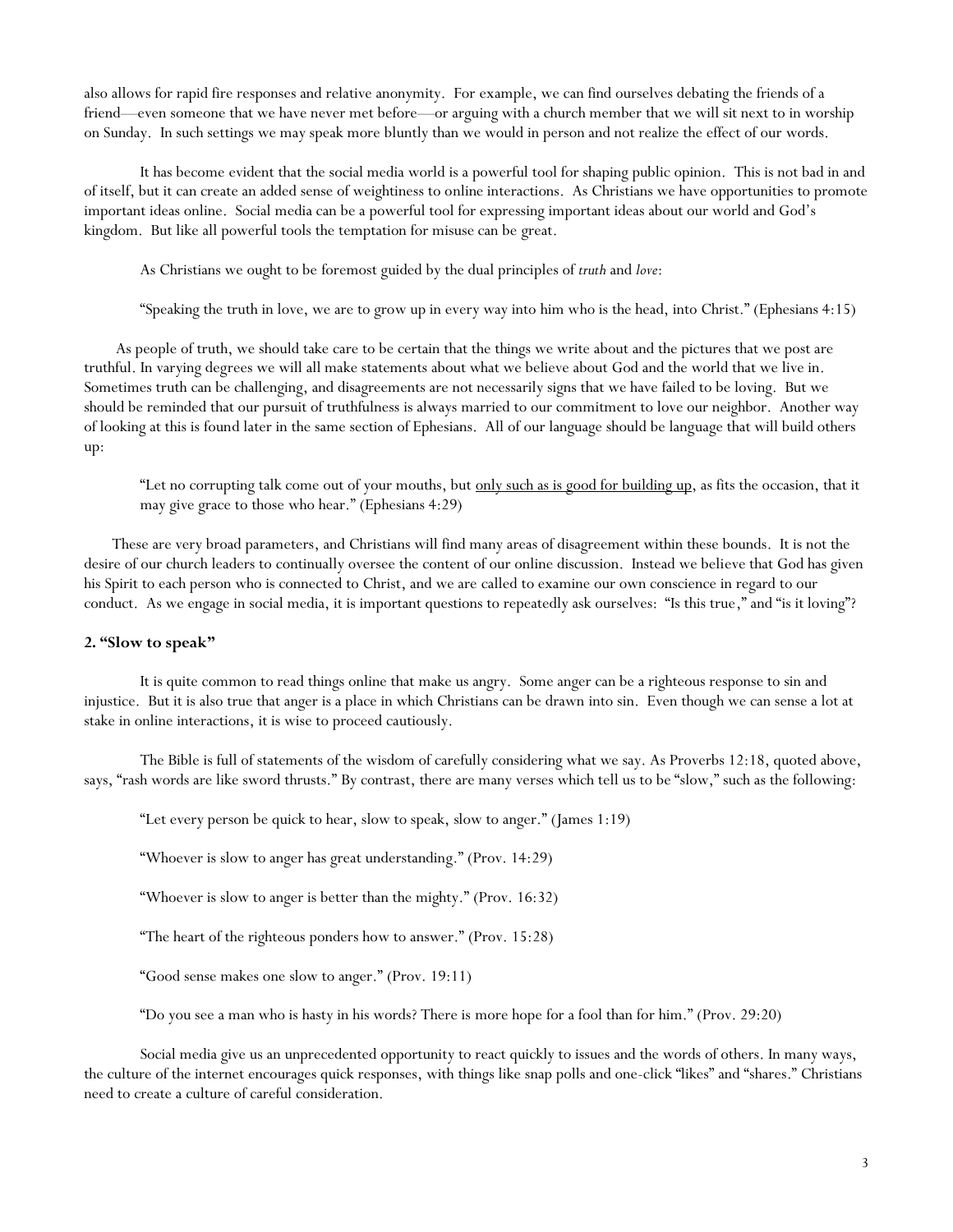This does not mean that we can never respond to error or sin. But it does mean that we when we are angry about something, we should trust ourselves much less to respond. For example, suppose that you are scrolling through your Facebook feed and find something that offends you, or seems deeply wrong, that someone else has posted. Being "slow to speak" in this context may mean taking the time to consider your words and the impact they will have on others, perhaps waiting for a day before responding. On the other hand, suppose that you come across a news story that supports your viewpoint. Perhaps before instantly sharing it and forwarding it, it might be wise to do some checking to make sure the story is true and will be of benefit to others.

## **3. The "mocker"**

If there is anything that characterizes American public culture including social media, it is the proliferation of mocking. Comedy shows often are a main source of news for Americans. On social media, "memes," that is, graphic images with single punch-line statements are very common, and can often be a form of mocking. "Trolling"—deliberately mocking others by saying something extreme to get a reaction from them—is also common.

It is tempting for Christians to "fight fire with fire" and adopt the same approach. But the Bible has very severe things to say about those who love mocking others, i.e., "mockers" or "scorners" or "scoffers" as the opposite of wise :

"He mocks proud mockers but gives grace to the humble." (Prov. 3:34, NIV)

"If you are wise, your wisdom will reward you; if you are a mocker, you alone will suffer." (Prov. 9:12, NIV)

"The proud and arrogant man — "Mocker" is his name; he behaves with overweening pride." (Prov. 21:24, NIV)

"The schemes of folly are sin, and men detest a mocker." (Prov. 24:9, NIV)

"The ruthless will vanish, the mockers will disappear, and all who have an eye for evil will be cut down." (Isaiah 29:20, NIV)

The Bible also places special emphasis on treating those in authority over us with respect: "Honor the emperor." (2 Peter 2:17)

There is a place for humor, but many social media memes are simply insults or mocking, dressed up with graphics. To those who agree with the sentiment, they can seem pithy and witty, but to those they mock, they come across merely as simplistic and insulting. Rather than persuade the opponent, they frequently have the effect of deepening hostility.

Before posting a graphic or meme, think to yourself: does this come across as "mocking" or as seriously engaging others with whom I disagree? Am I "doing to others as I would have them do to me"?—how would I feel about a graphic mocking my viewpoint or my favorite politician?

### **4. Name calling**

Related to mocking is name calling. Above we quoted Jesus' stern words about being held accountable for our speech. Jesus also said,

"Whoever insults his brother will be liable to the council; and whoever says, 'You fool!' will be liable to the hell of fire" (Matthew 5:22)

This is a serious matter. For example, saying "Republicans are fools," or "Democrats are fools," knowing that some members of our church, and in the church in general, align with that party, brings us to the very threshold of hell itself. Grace for this sin comes from Christ, but it is a grace that demands repentance.

At heart, name calling and insults are dismissals of persons, treating them as less than humans made in the image of God. The grace of God, even when it sees people acting foolishly or sinfully, always calls them back to wisdom and repentance through reason and grace; it does not dismiss them.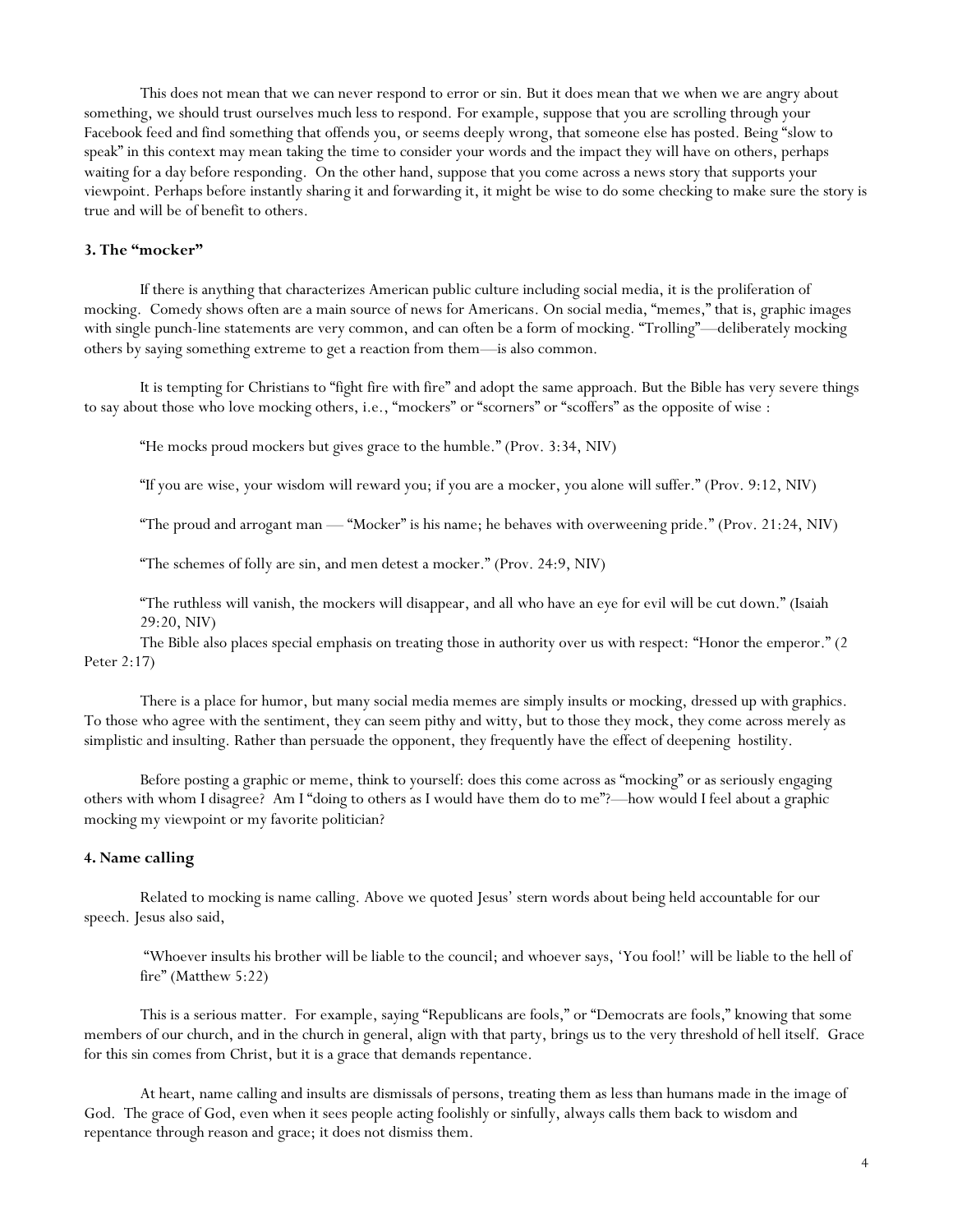### **5. "Coarse language"**

In our society in general and on social media, the use of "four-letter words" is becoming commonplace, even among evangelical Christians. We can distinguish between three types of "bad words":

a) *Taking the name of the Lord in vain*. This is non-negotiable for Christians. The Fourth Commandment tells us in no uncertain terms that we are not to use the name of the Lord lightly, much less as a term of insult or mockery. God's name is "holy"—exalted and jealously guarded by him:

"You shall not profane my holy name, that I may be sanctified among the people of Israel. I am the LORD who sanctifies you." (Leviticus 22:32)

b) *Treating sexuality lightly*. Sex was made by God as a good and holy thing. There is nothing wrong with speaking of sexual activity it its appropriate context. But treating it lightly, as a "four-letter word," is profaning it. The Bible tells us

"Let marriage be held in honor among all, and let the marriage bed be undefiled." (Hebrews 13:4)

An example of this is the "f-word." Using the "f-word" (and many other crude words about sexual acts) has its origin in a world view that sexuality is something common, to be joked about, not a serious and holy thing.

For many people in our society, such words have become detached from any connection with sexuality, just as "minced oaths" like "geeze" and "gosh" have become detached from their origins in taking the Lord's name in vain. But there is still a large fraction of our society that still hears sexual content in the "f-word". The principle of the "weaker brother" tells us it is better to refrain from something debatable, than to flaunt our freedom:

"But take care that this right of yours does not somehow become a stumbling block to the weak… Thus, sinning against your brothers and wounding their conscience when it is weak, you sin against Christ. Therefore, if food makes my brother stumble, I will never eat meat, lest I make my brother stumble." (1 Corinthians 8:9, 11-12)

c) *Coarse words for common body functions*. The English language has a great number of euphemisms for common body functions, while many other languages don't. But all cultures and languages have a distinction between speech that is "coarse," that is, designed to shock with its bluntness, and that which is polite. The Apostle Paul tells us that whatever our native language, we should be not be "coarse":

"Nor should there be obscenity, foolish talk or coarse joking, which are out of place." (Ephesians 5:4)

One could become legalistic, and demand exact rules for what words are appropriate and which are not. This is a hopeless task, as language is always changing. But the Christian is not to ask "What is forbidden to me?" Rather, we are to ask, "What is encouraging to others?"—

"Do not let any unwholesome talk come out of your mouths, but only what is helpful for building others up according to their needs, that it may benefit those who listen." (Ephesians 4:29)

Before posting something, ask, "Am I using this word to shock others, to show them how free I am?" A person who insists on his or her freedom to use any words he or she chooses, is someone who is ultimately self-centered, not concerned about building others up.

A much harder question is when we should share or forward stories or posts from others that use unnecessarily coarse or sexual language. So much of the world is filled with this type of language that an authentic engagement with the world means sometimes we do quote it or share it. As a general approach, we can ask, is there something here which is "honorable, just, pure, lovely, commendable or excellent" (Philippians 4:8) which outweighs the negativity of some its parts?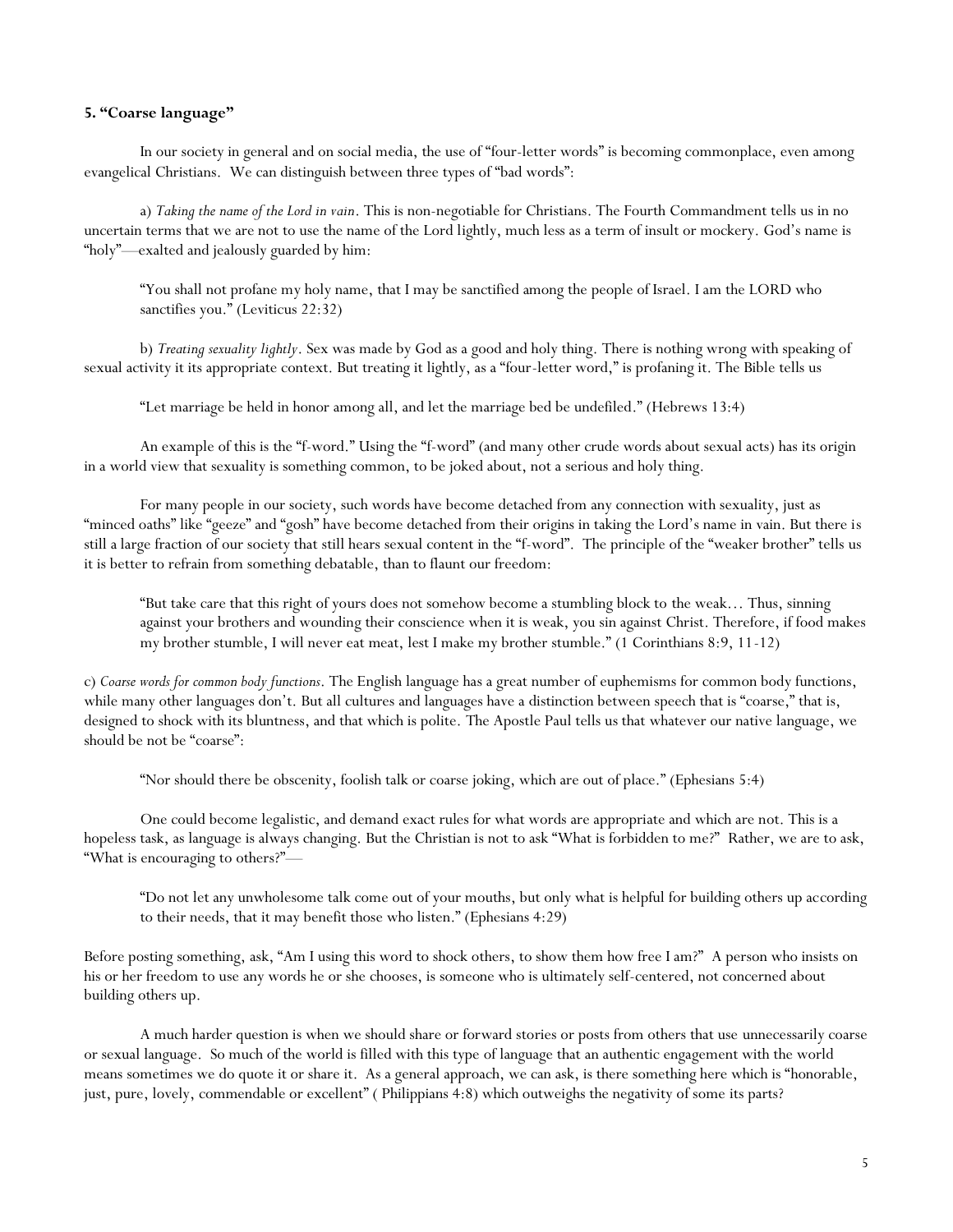#### **6. "Do not bear false witness"**

It probably goes without saying that Christians should be truthful in what they pass on. But this does not mean only refraining from outright lies. It can also be false witness if we present something with more certainty than we know it deserves. As mentioned above, this may mean that we refrain from forwarding a news story until we are sure that it is correct and correctly interpreted. Besides the possibility of erroneous or false stories, there is often a problem of lack of *context.* The context of facts matters quite a bit—we may report something truthfully, or forward a video which is not doctored, but we may miss important background information. Ask yourself before you share or post a news item—have I looked into the possibility of mitigating circumstances?

The flip side of this is that we should also be very wary of *accusations* of falsehood. We live in a society in which it is now common to talk about "lies" of others, "fake news," and failing the tests of "fact checkers" on all sides of the political arena. Rather than moving away from the idea of truth and falsehood, as was once the case with the growth of relativism, our culture is moving back toward seeing things as absolute black and white, with a vengeance.

Our basic approach should be to recognize that it is not easy to get at the truth, in many cases. Facts do not "speak for themselves." Our world view, what we expect to see and hear, plays a huge role in what we perceive as fact. That doesn't mean that we can never conclude that we know the truth—we can indeed know truth. But we are wise to be slow to proclaim something either as true or as false, especially when it comes from a distant news source on the internet.

### **7. "As a Greek to the Greeks"**

One of the most polarizing aspects of our culture, and social media, today is the tendency to draw lines and respond to others as members of a group, instead of as individuals: "You're just saying that because you're a liberal,"…"You're just saying that because you have white male privilege,"…etc.

Jesus and the Apostles took a very different approach: they responded to people as individuals. When the woman of Samaria said "you Jews" have a different religion (John 4:20), Jesus redirected the conversation to relationship with God, not group identity.

Similarly, the Apostle Paul described his ministry as follows:

"For though I am free from all, I have made myself a servant to all, that I might win more of them. To the Jews I became as a Jew, in order to win Jews. To those under the law I became as one under the law (though not being myself under the law) that I might win those under the law. To those outside the law I became as one outside the law (not being outside the law of God but under the law of Christ) that I might win those outside the law. To the weak I became weak, that I might win the weak. I have become all things to all people, that by all means I might save some. (1 Cor. 9:19-22)

In other words, Paul argued as though he was a member of the other community. An example of his approach is seen in his speech to idolaters in Acts 17. Even though he was "incensed" by the practice of idolatry (Acts 17:16), he "reasoned" with the idolaters (Acts 17:17) and affirmed those of their beliefs that could be affirmed (Acts 17:22-23). Instead of dismissing that community, he sought to understand them and persuade them.

It is true that different groups can have common beliefs in which common errors and sins arise. But it rarely is helpful to treat people merely as members of a group. We need to listen to what people say for themselves, and reason with them, even if they are repeating fallacies that people in certain "bubbles" hold to.

This approach is countercultural in our present day, because various political movements on the right and left have embraced the idea of "de-legitimization." This approach says that some viewpoints are so dangerous that they cannot be treated rationally. To debate them rationally is to grant them legitimacy; therefore they can only be shouted down or defeated.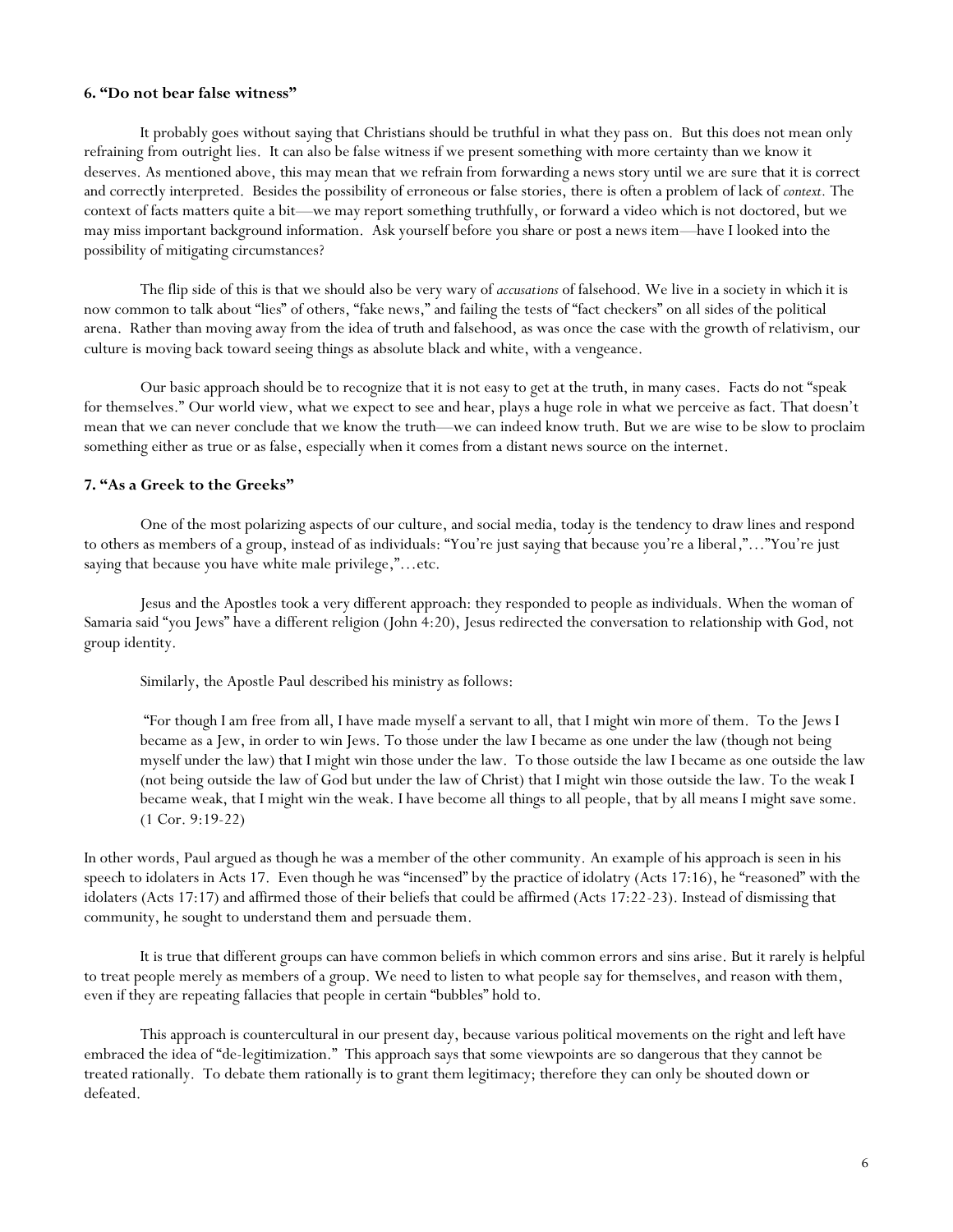It is sometimes important for Christians to take a vocal stand against certain viewpoints, and the church has sinned at times in the past when it did not confront certain societal and political sins. <sup>2</sup> But it is important even when we take such stands to speak rationally as well as relationally and to address the concerns of the opponent. At times of high emotion or social unrest, it is crucial that we do not lose sight of the basic humanity of every person.

Although we may strongly reject certain viewpoints (such as the alt-right), we cannot, as Christians, lose sight of the fact that these people need Christ, and we must still treat them as people made in the image of God; we must "love our enemies" (Matthew 5:44). This is the pattern Jesus laid down. Because of the distance of time, we often don't remember how shocking it would have been to people at the time to see Jesus eating with certain groups: the tax collectors supported a Roman system that was fascist (in modern terms) and practiced genocide; Zealots practiced armed guerilla warfare and terrorism; Pharisees were racist, sexist and classist and looked down on whole swaths of other peoples and ethnic groups. Yet Jesus talked to each group rationally and fraternized with them, even while confronting them.

There are times when the church must pass judgment on certain views—this is done through public letters and statements from our denomination and/or our local Session, as well as by the means of church discipline.<sup>3</sup> But following the example of God himself, we must be "slow to anger" (Psalm 86:5, 103:8) and give all a chance to repent (2 Peter 3:9).

### **8. "Go to your brother"**

 $\overline{a}$ 

Many of us are familiar with the process laid by down Jesus in Matthew 18:15-17, that when we see a brother or sister in sin, we need to first go to that person privately, and then with a few others, before publicly embarrassing them. Yet social media is rampant with "public shaming" of others, and evangelical Christians sometimes take part in this.

How public are Facebook and other social media? On one hand, these media allow us to select only some people as "friends". But since each other person has their own set of friends who may listen in, the circle widens so that all these media must be considered mostly public. Perhaps the best analogy is a conversation at a party with hundreds of people, in which two or three people are talking privately but dozens of other people nearby feel free to listen in and to jump in with their comments.

Because of the public nature of social media, Matthew 18:15-17 applies. If we feel a person is in sin in something they have posted, we need to start by talking to them privately (ideally in person, but if not, by private email or text), not by publically calling them out. If a person is a "public figure" whose views are well published, it may be appropriate to state publicly our differences. But for most of our brothers and sisters, this is not the case.

Not all disagreements need to be addressed. However, if a fellow believer posts something that we find to be of sufficient concern, it is important to go to that person first. If our brother or sister agrees with us, then we have "won them over." In an ideal world, Christians would agree and the offending post could be removed or modified. We recognize that will not always happen and that further steps may be necessary. However, if we jump immediately to public confrontation, then we usually end up causing our opponent to become entrenched and the dispute to escalate. Furthermore, speaking to the others before we have talked to the offending party could be considered a type of gossip*.* 

This doesn't mean that we can never have disagreements on social media. There is often a place for correcting facts or assumptions, and in some cases, closed forums with referees can provide a great place for debate. When disagreeing on social media, three rules apply: *reasonableness*, *grace*, and *encouragement*.

<sup>&</sup>lt;sup>2</sup> For example, the evangelical church and Reformed churches in general did not speak up as they ought during the Civil Rights era; our denomination has recently issued a position paper on this topic. See the letter from Session [on racism in the PCA](http://www.cityreformed.org/uploads/4/4/0/9/44096805/letter_to_congregation_on_pca_resolution.pdf) (2016).

<sup>&</sup>lt;sup>3</sup> Various passages in Scripture (Matthew 16, Matthew 18, John 20, 1 Corinthians 5, 2 Corinthians 2, Titus 3) lay out the pattern for the discipline of a church member who does not repent of sin, which can include false teaching such as denying the equal value of all humans (e.g., racism, sexism, genocide or infanticide). Our denomination applies this pattern to our context through the process prescribed in the *Book of Church Order*, including the biblical censures of admonition, suspension from the sacraments, and excommunication from the church. Yet discipline is restorative, not punitive: in all these types of censure, the church does not abandon the offender, but strives to call him or her to repentance and faith in Christ.